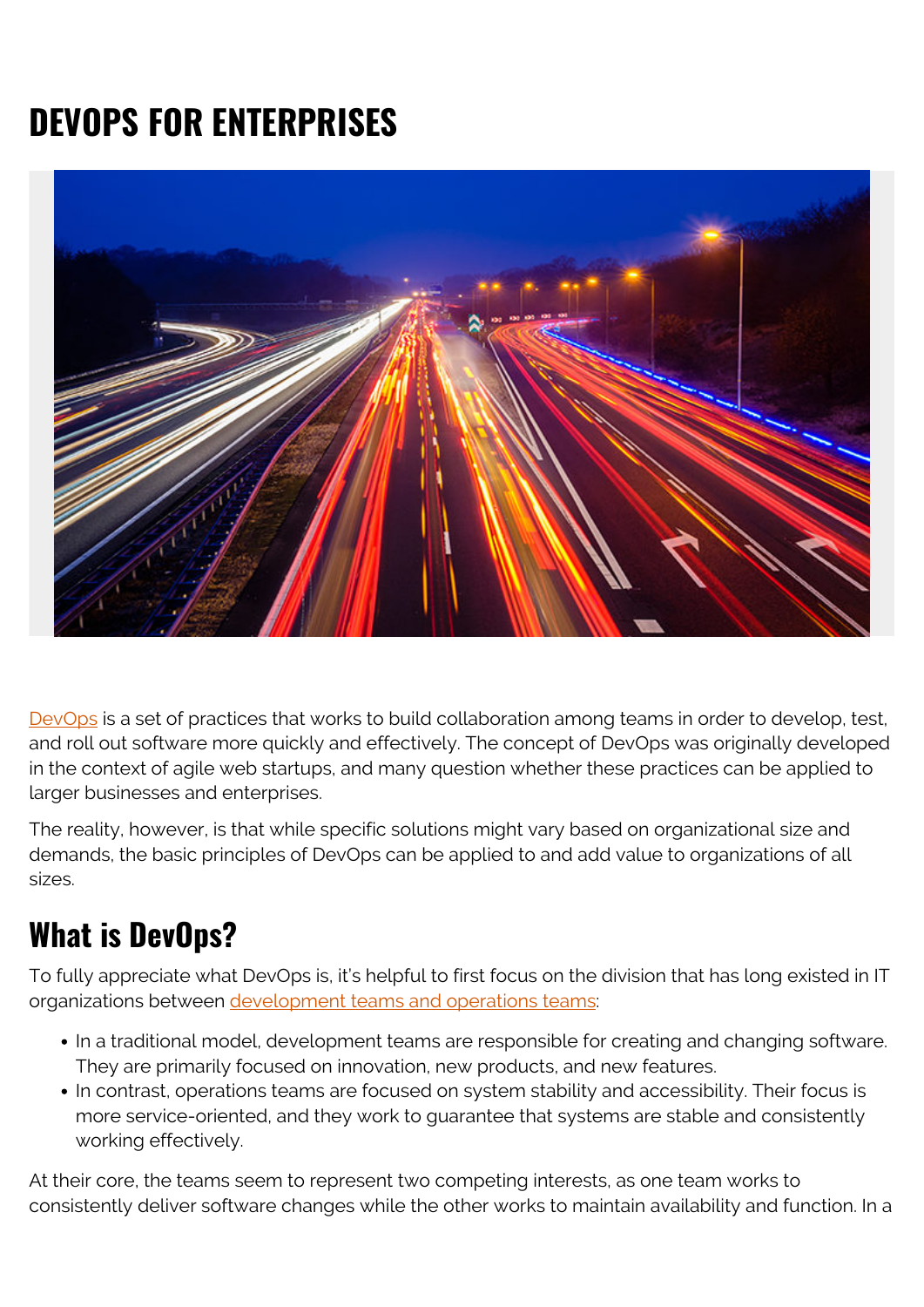traditional model, the two departments are separate with organizations consistently having to choose between them.

DevOps, on the other hand, get away from this divided, silo mentality. DevOps instead focuses on collaboration and shared values across teams. The basic goal of DevOps is maximizing the development-to-operations value stream and ensuring an efficient flow of changes from development to operations.

The specific solutions organizations use to meet this goal vary, but often include:

- [A culture of collaboration](https://blogs.bmc.com/blogs/6-ways-to-improve-it-business-collaboration/)
- [The use of automation](https://blogs.bmc.com/blogs/it-automation/)
- [A culture of continuous development](https://blogs.bmc.com/blogs/what-is-ci-cd/)

In addition, the DevOps model generally involves shared values across teams, including more frequent releases of new software and software changes, an increased emphasis on automation, and a sense of shared responsibility.

While DevOps looks different from organization to organization, at its core it's [culture,](https://www.bmc.com/blogs/devops-culture/) tools, and practices that work to bring [teams, individuals, processes, and products](https://blogs.bmc.com/blogs/people-process-technology/) together in order to develop and roll out software faster and more effectively.

# **Does DevOps work for enterprises?**

DevOps is often associated with small and [agile organizations,](https://blogs.bmc.com/blogs/agile-vs-waterfall/) and many of the traditional tools associated with DevOps are geared towards these types of organizations. And, the truth is that many of those tools and practices are not applicable to large enterprises with big teams, operational complexity, and lots of internal and external regulation. Making the shifts to DevOps even more difficult is the reality that enterprises generally have to deal with change control processes, release teams and approval gates, large environments, and a lot of teams and groups. All of these factors can make it challenging for enterprises to move to a DevOps model.

Despite these very real concerns, DevOps practices can work effectively for businesses of all sizes. While the specific solutions will look different based on the size of the organization, the basic principle of collaboration between development and operations teams to lead to better outcomes can be effectively scaled.

Not only is DevOps possible for enterprises, but in the current environment, it's a necessary shift for many organizations to support ongoing [digital transformation](https://blogs.bmc.com/blogs/what-is-digital-transformation/), organizational growth, and increased capabilities.

# **How do you make DevOps effective at enterprise scale?**

While making the shift to DevOps is important for staying competitive and meeting customer demands, implementing these practices on an enterprise scale is hard and requires some major shifts in the way teams plan, build, test, release, and manage software. For many organizations, the shift can feel overwhelming, but here are some things to help make this transition smooth and successful.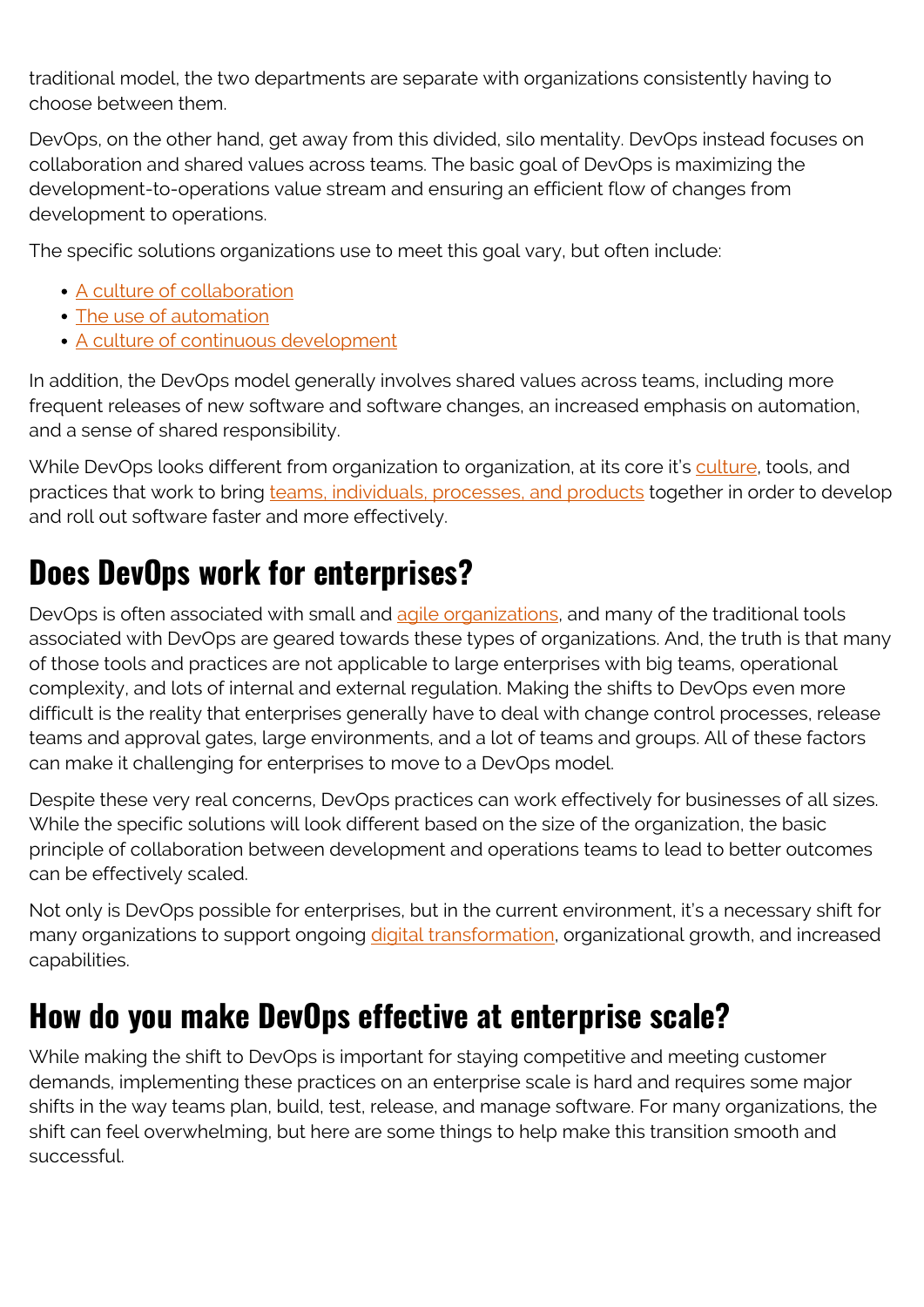# **Don't Ignore or Replace What Works**

Most enterprises have already spent a substantial amount of time, money, and energy developing software and systems that work. When making the shift to DevOps and promoting an increased focus on continuous development and change, it can be tempting to always focus on what's new and what's next. However, doing so can be incredibly inefficient and ignores what's already working well while meeting the organization's needs.

Instead of overlooking or replacing what's working, *build upon* what's working. Organizations that are able to do this effectively are able to reduce risks, costs, and the all-important time-to-value metric.

#### **Prioritize Building Confidence Across the Organization**

A shift to DevOps can leave many across the organization concerned about unnecessary risks and potential negative impacts on customers. Ultimately, however, this shift is aimed at enabling enterprises to continue to be competitive and innovative without being held back by concerns about undue risks.

To effectively and comfortably make this shift, teams need to prioritize consistency, quality, and security from the very beginning. Addressing and preventing problems before they arise can help to make this organizational shift as seamless as possible. Further, ensuring that quality and consistency are always at the center of this change can help to build confidence throughout the organization, ensuring a successful transition.

#### **Identify and Deliver the Right Outputs**

It's always important for IT organizations to focus on the right outputs. Many times outputs are centered around finishing a project or a product when instead they should be focused on targeted and measurable business outcomes.

When it comes to DevOps, generally the outputs should be focused on the benefits that customers receive. From the start of any project, it's important for teams to understand customer needs thoroughly and to identify the specific need that is being addressed with a project or product. To ensure that teams stay on track to meet these goals, it's necessary to consistently revisit these objectives and evaluate the progress towards them, which often includes course corrections. Implementing a continuous feedback system is an ideal way to ensure that all teams are on track to deliver the right outputs. However, regardless of the system that your team uses, it's essential to focus consistently on identifying and delivering the right outputs.

# **Limit Operational Friction**

DevOps aim to have a quick flow of changes across development and operations teams to stay competitive and meet customer demands. Doing this effectively means working efficiently across teams and throughout the organization. Eliminating any operational friction that will interfere with this objective makes it easier for teams to meet demands, increase automation, and develop organization-wide systems. As a result, proactively reducing operational friction among everything from teams to departments to vendors will help enable an effective transition to a DevOps model.